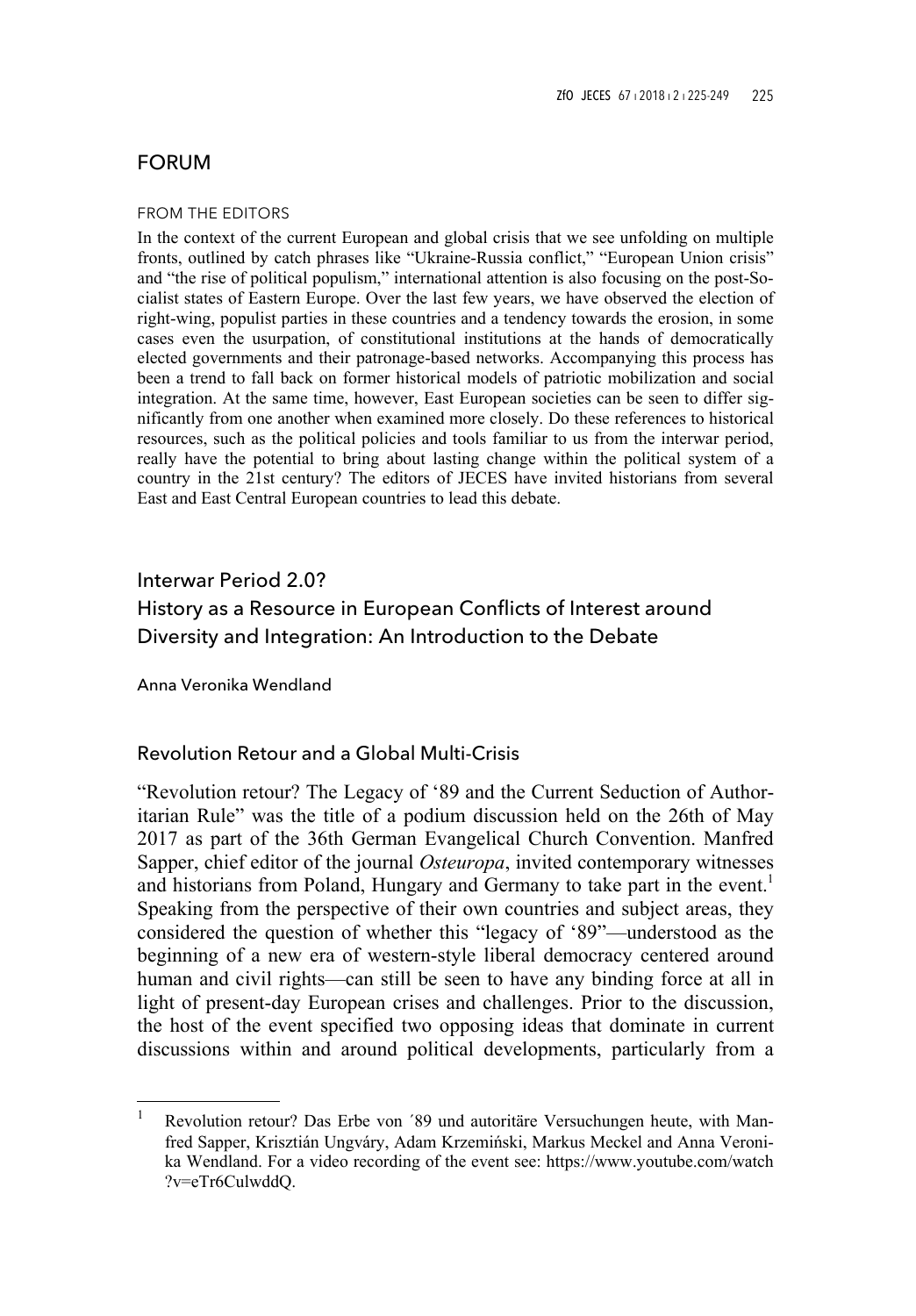German perspective: namely the largely unchallenged positive "legacy" of the peaceful revolution versus the recent "seductions of authoritarianism."

However, worrying political developments and upheavals are by no means perceived as limited to Eastern Europe. Today, the awareness of a crisis in Europe continues to crystalize around the deeper sense of a complex, multifaceted crisis of global proportions. This crisis is characterized by the following critical developments, which in some cases overlap, and are listed below in a very simplified form:

- 1. The abandonment or challenging of an established international order which was set up during and after the Cold War with its own form of stability-oriented policy—at the hands of governments in Russia, recently also in the USA, and through "disintegration schemes" like Brexit and other movements directed against deepening integration in Europe.
- 2. Fleeing refugees and labor migration as well as postcolonial migration to Europe, mainly out of Muslim countries, and the challenges these massmigrations pose for the social systems and integrational capacity of European nations.
- 3. The global rise of populist and nationalist movements and parties connected, both with the reconsideration of value orientations within democratic systems—which were previously considered binding—and with the call for values and systems to be changed as a necessary response to the current crisis.
- 4. The attempt made by democratically elected governments, using their political majority as leverage, to out-maneuver rule-of-law institutions, or to usurp them through pro-government networks with the aim of securing ongoing power over these institutions.

# Is this Eastern Europe's Problem?

ı

Particularly in the case of Eastern Europe, we continue to search for historical explanations for why, after the quick and peaceful triumph of western democracy as a political model—and of neoliberalism as an economic model—we are now seeing signs that the value orientation commonly labeled "western" (as superficially and hegemonically conceived as this is) is being phased out, and along with it, the fundamental orientation of political action and policymaking towards universal human rights, civil liberties and both national and international legal norms. In line with this, the pro-European Ukrainian uprisings of 2014 cannot be read as a counterexample, but rather as a "catch-up development;" in the wake of the imminent disenchantment, what will follow will be an almost inevitable "turn to the right."<sup>2</sup>

<sup>2</sup> Here, I am following the interpretation of leading historian on Ukrainian nationalism, John A. Armstrong, who traces the idea of the Ukrainian nation and state from its basic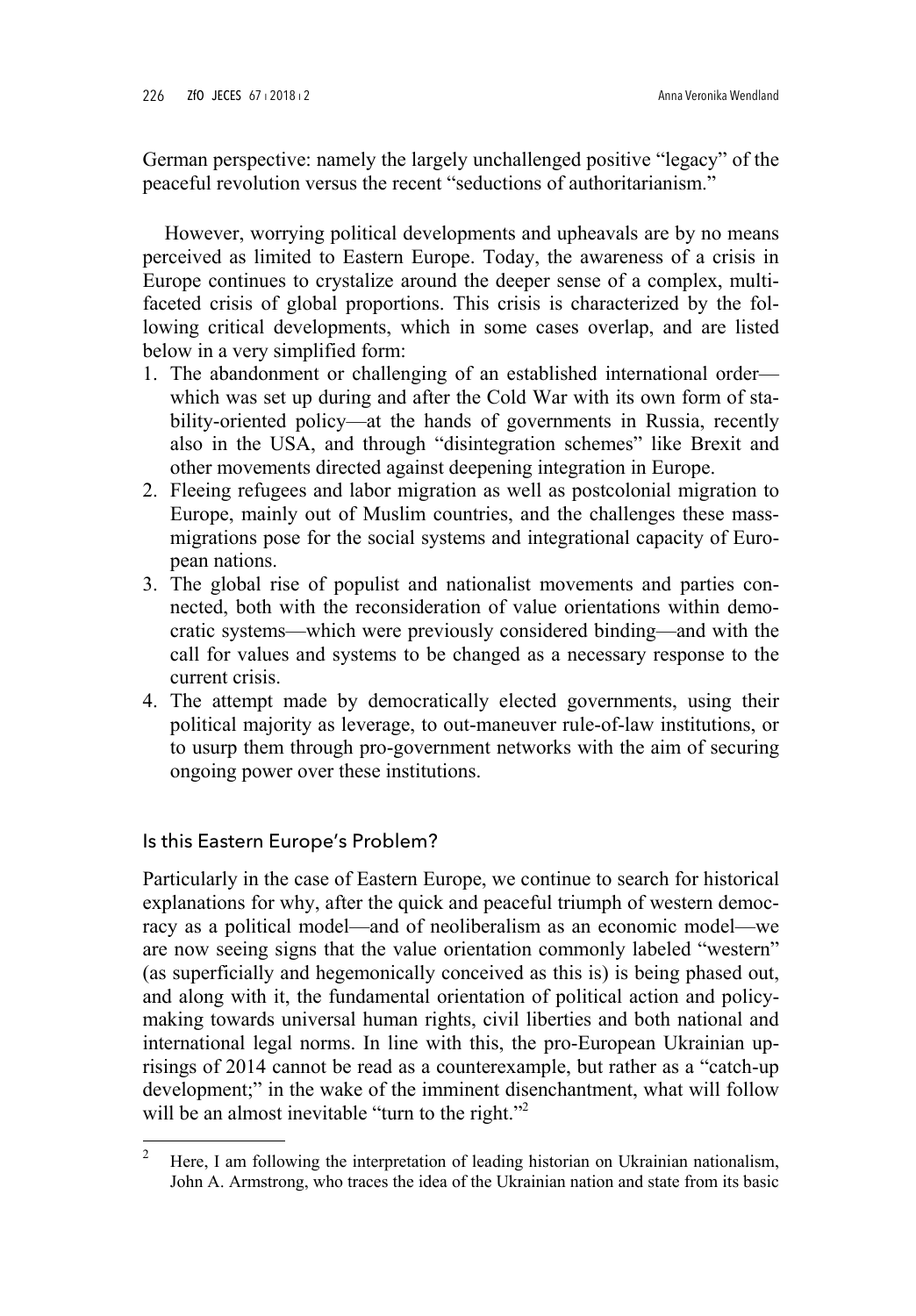One possible explanation for the present-day situation can be found in the rapid molding of East European societies around the western economic model (in the case of market radicalism and the replacement of the welfare state with the Anglo-Saxon paradigm) together with economic, legal and monetary integration (in the case of the eastward expansion of the EU). Such developments have obscured the fact that these societies, in entering the new, democratically constitutional political system, brought with them a complex inheritance made up, not just of the remnants of recent Socialism, but also an array of political and identity-defining traditions that can be traced back to the time before the Second World War or even earlier. Though the legacy of Socialism initially lived on in principle, the option of a social democratic reform was rejected: in none of the post-Socialist countries (with the exception of Slovenia) did newly established leftwing parties that distanced themselves from the corrupt networks of the Communist Party successors ever succeed in attaining governing responsibilities. And even the socialist or social democratic newcomers are now clearly succumbing, like their opponents on the right wing of the party spectrum and their antagonists on the traditional left, to the current seduction of populism. $3$ 

This tendency is not restricted to Eastern Europe and it serves as further evidence that traditional political classifications have begun to slide and, in some places, have already been extensively eroded. Striking examples are the mobilizations that have been achieved by the populist rightwing parties in traditionally social democratic environments as well as the unexpected coalitions of rightwing populists and leftwing politicians on issues related to the critique of capitalism and the anti-globalization movement. Lastly, in very specific terms, we can see these developments manifesting in the stance that has been taken, both towards the Putin administration's policy on Ukraine and the sanctions on Russia.

Considering the corrosion of certainties that held true during the economic boom and the post-Cold War era, the political scientist Herfried Münkler has recently produced a study on the parallels that exist between current developments and the interwar period. These parallels are characterized, as he sees it, by "post-heroic" weakness and a withdrawal to individual interests within established democracies, as well as militant nationalism in Eastern Europe. The current circumstances prompted Münkler to warn of a return to an "a regime without guardians" (Ordnung ohne Hüter).<sup>4</sup> Leonid Luks promptly dis-

ı

orientation around social revolution in the period prior to World War One up until the integral nationalism in the context of Fascist movements of the 1920s and 1930s: JOHN ALEXANDER ARMSTRONG: Ukrainian Nationalism, 3rd ed., Englewood/CO 1990.

<sup>3</sup> STEFFEN VOGEL: Die autoritäre Versuchung. Europas Neue Linke zwischen Aufbruch und Populismus, in: Blätter für deutsche und internationale Politik (2015), 11, pp. 71- 79.

<sup>4</sup> HERFRIED MÜNKLER: Ordnung ohne Hüter, in: Frankfurter Allgemeine Zeitung from 2017-07-04.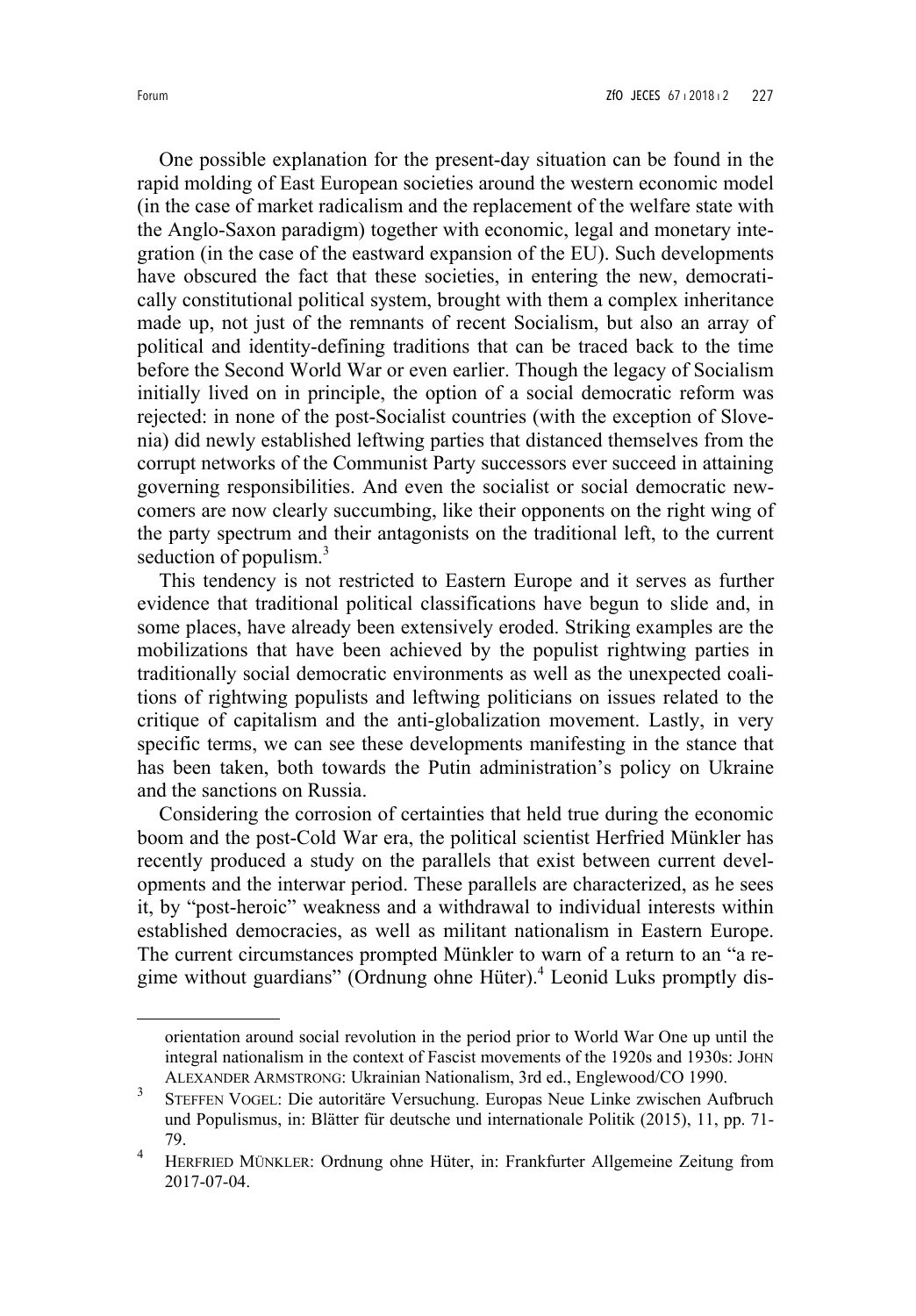ı

puted this thesis: on the one hand with reference to the many exceptions that can be taken from historical findings—for example, the Polish and British readiness to mobilize and capacity to endure suffering in the resistance against Hitler's Germany, which can by no means be called "post-heroic" and, on the other hand, by determining that the Europe of today demonstrates a far greater degree of immunity against authoritarian rule than the Europe of the interwar period.<sup>5</sup>

Nevertheless, the argument is often made that this current renaissance in Eastern Europe is related to a specific problem lodged within the region's history. Here, it is political inheritances from the interwar years that are identified as being problematic: the integral nationalism, corporative state ideologies, latently or manifestly anti-Semitic and anti-urbane programs and the declarations of hostility that accompany them.

What we are in fact seeing is that these kinds of programs—or parts of them—have now found a new home under the umbrella of formerly liberal reform movements like Fidesz or newly established conservative parties like the PiS. However, the picture is not consistent: while, in the Czech Republic and Hungary, populist tendencies go hand in hand with a striking and pragmatic neo-Russophilia (or "Putinophilia") amongst the elites—which does not at all fit with the historical experiences of uprising in these countries since 1944—in Poland, the latter has played no significant political role, a fact that is entirely in line with the historical tradition there.<sup>6</sup> While anti-Semitic and anti-Ziganistic statements are considered socially acceptable in Victor Orbán's circles, and the ruling party's local alliances of convenience with openly fascist and violent groups like Jobbik are not being tabooed, anti-Semitism is at least playing a far less significant role in the open mobilization of the PiS and there is no institutionalized cooperation with rightwing extremists in everyday practice. Then again, in the case, both of the Hungarian and Polish governments, there has been a similar upsurge of polemics directed against sexual minorities, the "erosion of traditional values at the hands of liberals," and potential Muslim immigrants. These denunciations have gone hand in hand with references to the nations' dominant "Christian" culture and have coincided with similar programs that we have observed being implemented by the Russian government in an attempt to mobilize and integrate its own society.

<sup>5</sup> LEONID LUKS: Ähnelt die heutige Krise Europas der Konstellation der Zwischenkriegszeit? Zu den Thesen von Herfried Münkler, in: Die Kolumnisten, 2017-07-11, URL: https://diekolumnisten.de/2017/07/11/aehnelt-die-heutige-krise-europas-der-kon stellation-der-zwischenkriegszeit-zu-den-thesen-von-herfried-muenkler/ (2017-07-12).

<sup>6</sup> Unless we consider the extreme right and far left of the Polish political spectrum: Polen-Analysen from 2017-05-02, URL: http://www.laender-analysen.de/polen/pdf/ PolenAnalysen199.pdf? utm\_source=newsletter&utm\_medium=email&utm\_campaign =Polen-Analysen+Nr.+199 (2017-08-02).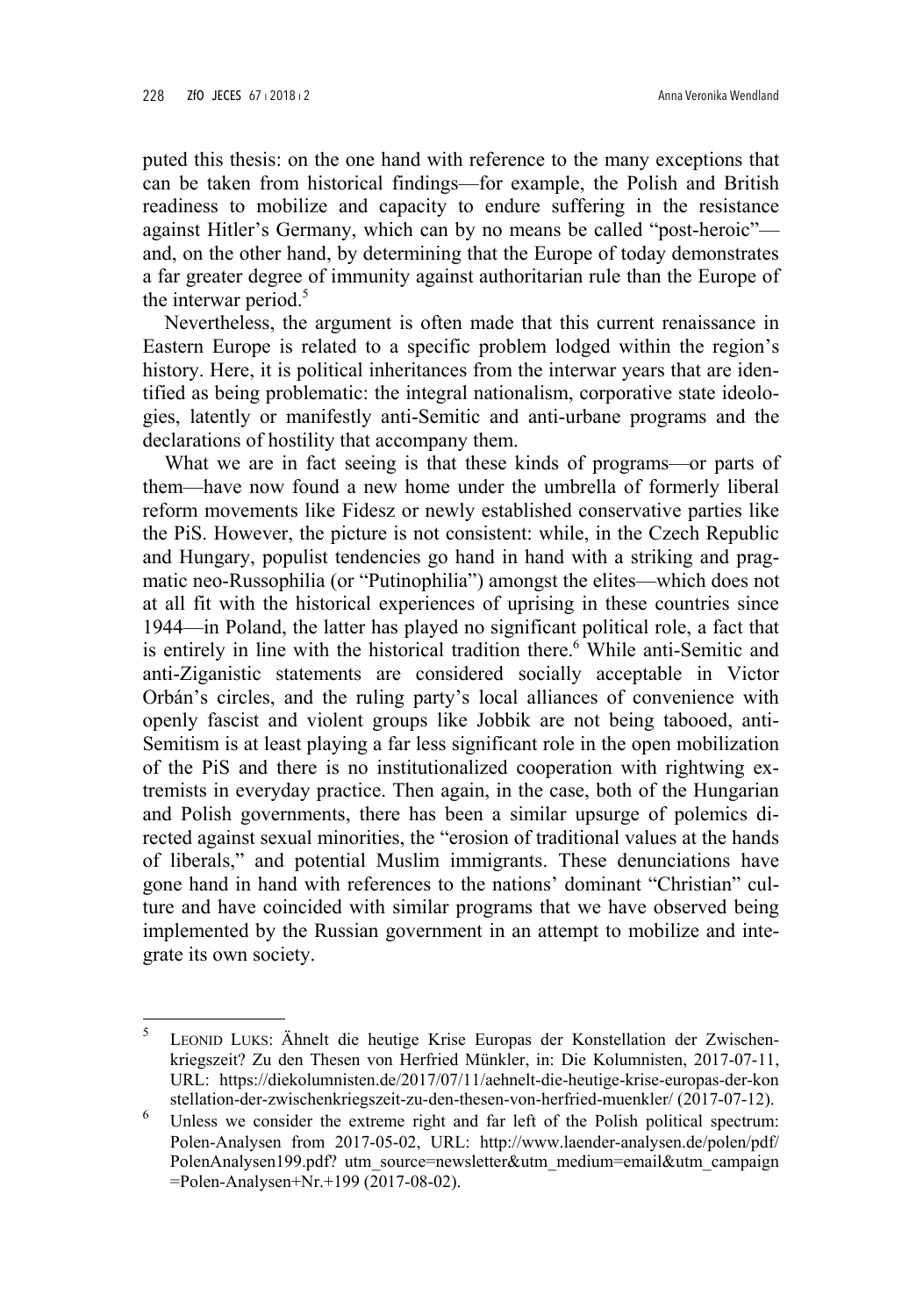Similarly, we have observed attempts in Russia, Hungary and Poland to interfere with democratic institutions like the division of powers and freedom of the press—though the degree to which this has occurred in the respective countries has differed greatly (in Russia, to the greatest extent, and in Hungary more seriously than in Poland). What we are seeing in Russia can only be described as a successful usurpation of government institutions at the hands of an oligarchy whose wealth has been generated through the sale of natural resources. This take-over has been formally "dressed up" as a democratic procedure, in the course of which the opposition has either been suppressed through the direct exertion of force or criminalized by means of formal constitutional processes. In Poland and Hungary, however, the political opposition has remained part of the political system. While in Hungary there have been massive governmental interventions into the autonomy of the justice system and both press and academic freedom as well as a tendency to oligarchize the economy, equivalent attempts in Poland have been curbed by well-organized resistance both within and outside of the parliament; though Poland is experiencing a constitutional and legal crisis in the ongoing dispute around the constitutional court, which onlookers ascribe, among other things, to the path dependencies that have existed since the interwar period, the country's democratic immune system appears to be functioning.<sup>7</sup> Even though government representatives from Hungary and Poland may take up a strident position against the hegemonic tendencies in the EU in the wake of infringement proceedings, they would never plead, like their British political friends have, for a withdrawal from the Union.

Institutions in Estonia, Latvia and Lithuania are also working under the pressures of economic upheaval as well as uncertainties around energy and defense in the shadow of the Russia-Ukraine conflict. In Ukraine, a European country currently in a de-facto state of war, the EU continues to be held in high esteem and the political representation of the new right, as measured against the election results and due to the permanent political and economic crisis, is negligible. Nevertheless, the political culture there remains tied to its post-Soviet past: paternalism, a patronage system and ongoing hindrances to anti-corruption measures continue to shape a government that verbally claims to orientate itself according to "pro-European" and "western" values. Regarding Ukraine's recent history, however, Ukrainian politics has never been interested in self-reflection or the guidance offered by critics and academics: at present *Geschichtspolitik* in Ukraine appears to be a made up of mix of anticommunism (in the form of post-colonial, anti-Russia sentiment), positively

֦

<sup>7</sup> For a skeptical judgment regarding institutional stability and rightwing culture in Poland: MARTA BUCHOLC, MACIEJ KOMORNIK: Die PiS und das Recht. Verfassungskrise und polnische Rechtskultur, in: Osteuropa 66 (2016), 1-2, pp. 79-93; JANUSZ MAJCHE-REK: Die Lage der Opposition in Polen, in: Polen-Analysen fromm 2017-03-07, URL: http://www.laender-analysen.de/polen/pdf/PolenAnalysen196.pdf?utm\_source=news letter&utm\_medium=email&utm\_campaign=Polen-Analysen+Nr.+196 (2017-08-02).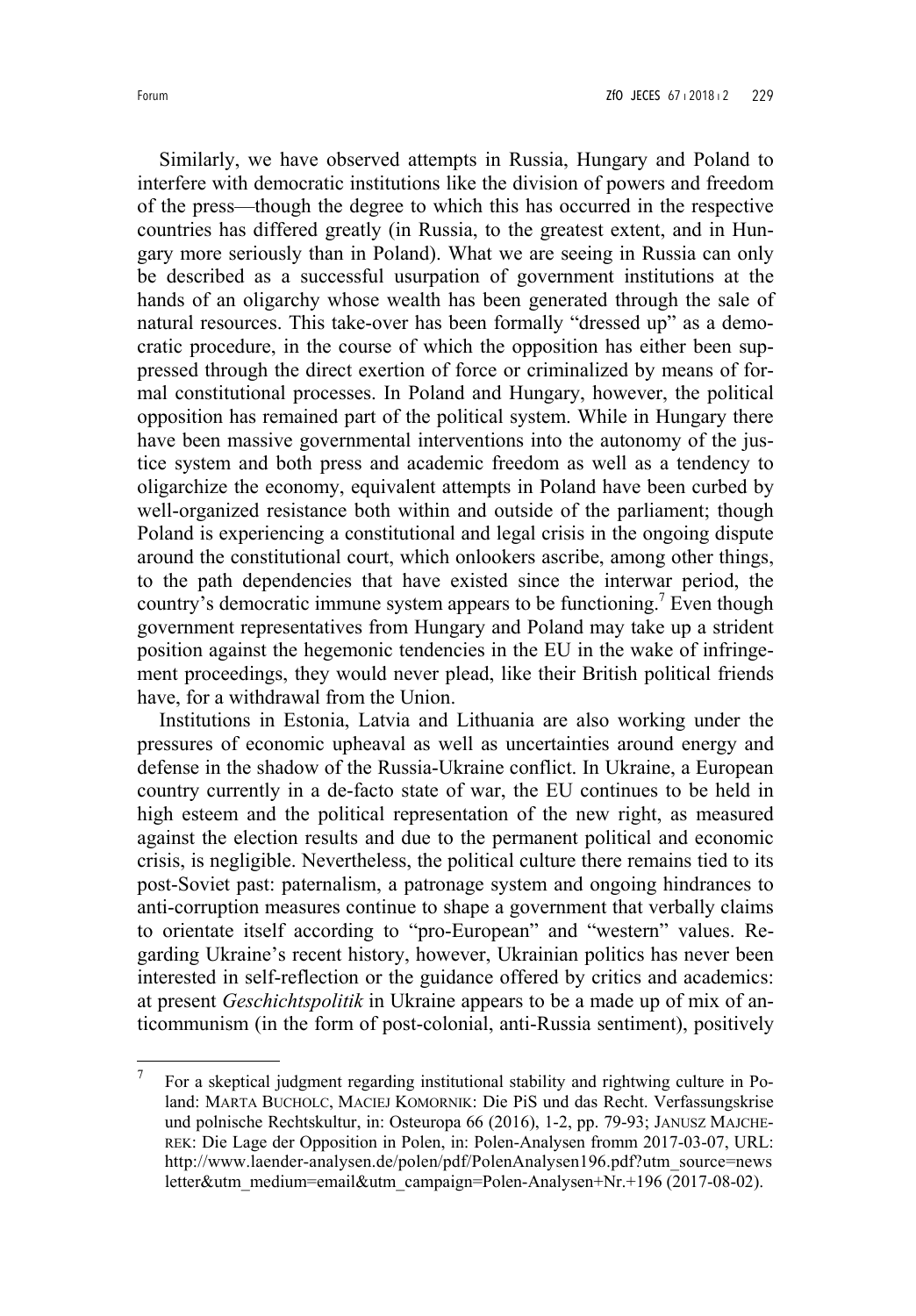framed recourse to the integral nationalism of Ukrainian terrorists and partisans who were active during and between the wars, as well as victimization. In choosing a national memory strategy, the government, which presents itself as liberal, is guided, not by scientific research, but by a small group of nimble-witted, patriotic ideologists working for the Institute of National Memory.<sup>8</sup>

#### Questions on the Historiography of Eastern Europe

So, even within a first, superficially comparative overview of Eastern Europe, we can see an astonishingly heterogenous picture emerging. In terms of historical research, this raises the question of whether we need to move beyond negative theories of a political thawing process—whereby, in our historical region, the realm of ideas from the rightwing political spectrum during the interwar period have survived the communist "ice-age" more or less intact and only need to be further thawed by future generations. Are such theories really sufficient to explain the developments we are currently observing?

At first glance, the recourse to history stands as an indisputable resource within the reservoir of arguments and lines of reasoning that today's Eastern European movements and parties in the rightwing and populist spectrum are drawing from, be it in the form of references to the historical traumas or "great moments" of the respective national thought-collectives. In most cases, it is agreed that the current "reload" of ideological traditions and models stems from the interwar period, thus from a time when the societies in question, having not existed as governmental states for a long time, began to rebuild their political institutions and communities in new contexts and to reforge their traditions accordingly before being forcibly communitized in yet another imperial context, namely that of the socialist "enclosure."

But which facets of historical experience are really being "reloaded" in an unaltered form, and which have undergone a transformation? Indeed, can we even locate these experiences in the interwar period, or do they in fact date back to an earlier period of history? Which models of historical societal integration are current movements drawing on and associating themselves with and where are these ties at best an imitation? In the case of the latter, if the underlying ideas in fact stem from the 21st century, does it not follow that we should be analyzing them using tools from criticism of post-modern identity politics, instead of tools that sufficed for analysis of the interwar period? And ı

<sup>8</sup> ANNA VERONIKA WENDLAND: Kriminelle Tätowierungen auf der Haut unserer Städte, in: Frankfurter Allgemeine Zeitung from 2016-04-05, URL: http://www.faz.net/ aktuell/feuilleton/kunst/ukrainischer-streit-um-sowjetisches-kunsterbe-14158980.html (2017-08-02); EADEM: Der Eigene. Nicht so schlimm: Integraler Nationalismus als Kiewer Prospekt, in: Ukraine-Nachrichten from 2017-06-04, URL: https://ukrainenachrichten.de/eigene-nicht-schlimm-integraler-nationalismus-kiewer-prospekt\_4636 (2017-08-02).